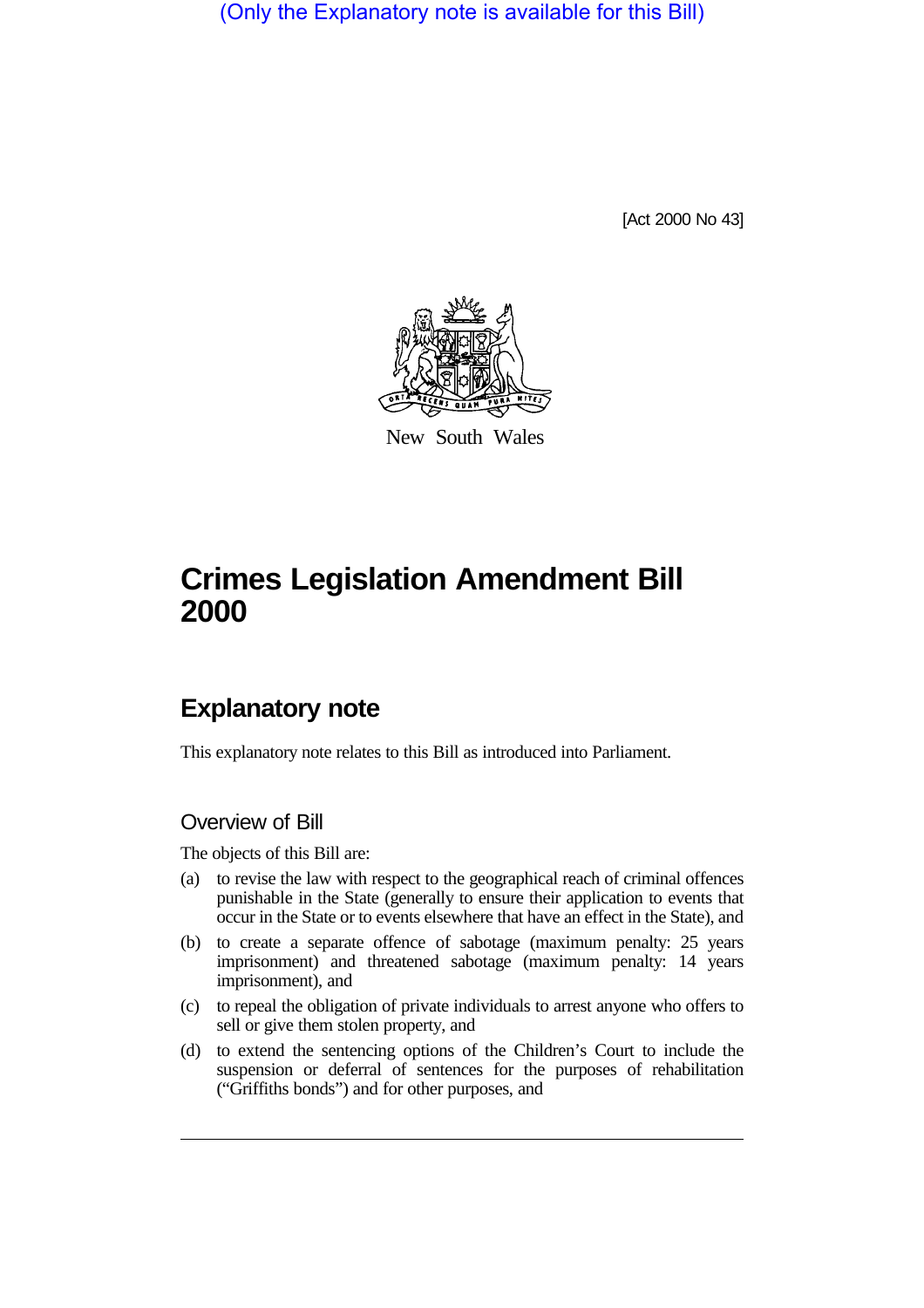Explanatory note

- (e) to clarify a number of matters arising from the re-enactment in 1999 of sentencing legislation, and
- (f) to ensure that the *Listening Devices Act 1984* applies to sound recordings made by video cameras or by devices that are also capable of tracking a person's movements, and
- (g) to put beyond doubt the application of the *Search Warrants Act 1985* in respect of indictable offences committed outside the State, and
- (h) to enable the Victims of Crime Bureau to provide services to members of the family of a missing person, and
- (i) to make other miscellaneous changes to crimes legislation.

# Outline of provisions

**Clause 1** sets out the name (also called the short title) of the proposed Act.

**Clause 2** provides for the commencement of the proposed Act on a day or days to be appointed by proclamation.

**Clause 3** is a formal provision giving effect to the amendments to the *Crimes Act 1900*, the *Children (Criminal Proceedings) Act 1987*, the *Crimes (Sentencing Procedure) Act 1999*, the *Criminal Appeal Act 1912*, the *Criminal Procedure Act 1986*, the *Listening Devices Act 1984*, the *Search Warrants Act 1985* and the *Victims Rights Act 1996* set out in Schedules 1–8.

# **Schedule 1 Amendment of Crimes Act 1900**

**Schedule 1 [1]** repeals section 3A of the Act as a consequence of the enactment of proposed Part 1A to be inserted in the Act by Schedule 1 [3] to deal with geographical jurisdiction.

**Schedule 1 [2]** repeals section 3B of the Act as a consequence of the enactment of proposed Part 1A to be inserted in the Act by Schedule 1 [3], and of the amendments to be made by Schedule 1 [6] and [7], to deal with geographical jurisdiction.

**Schedule 1 [3]** inserts proposed Part 1A into the Act to replace section 3A. The proposed Part revises the law with respect to the geographical reach of criminal offences punishable in the State (generally to ensure their application to events that occur in the State or to events elsewhere that have an effect in the State). The provisions are in line with those recommended by the Model Criminal Code Officers Committee of the Standing Committee of Attorneys General and are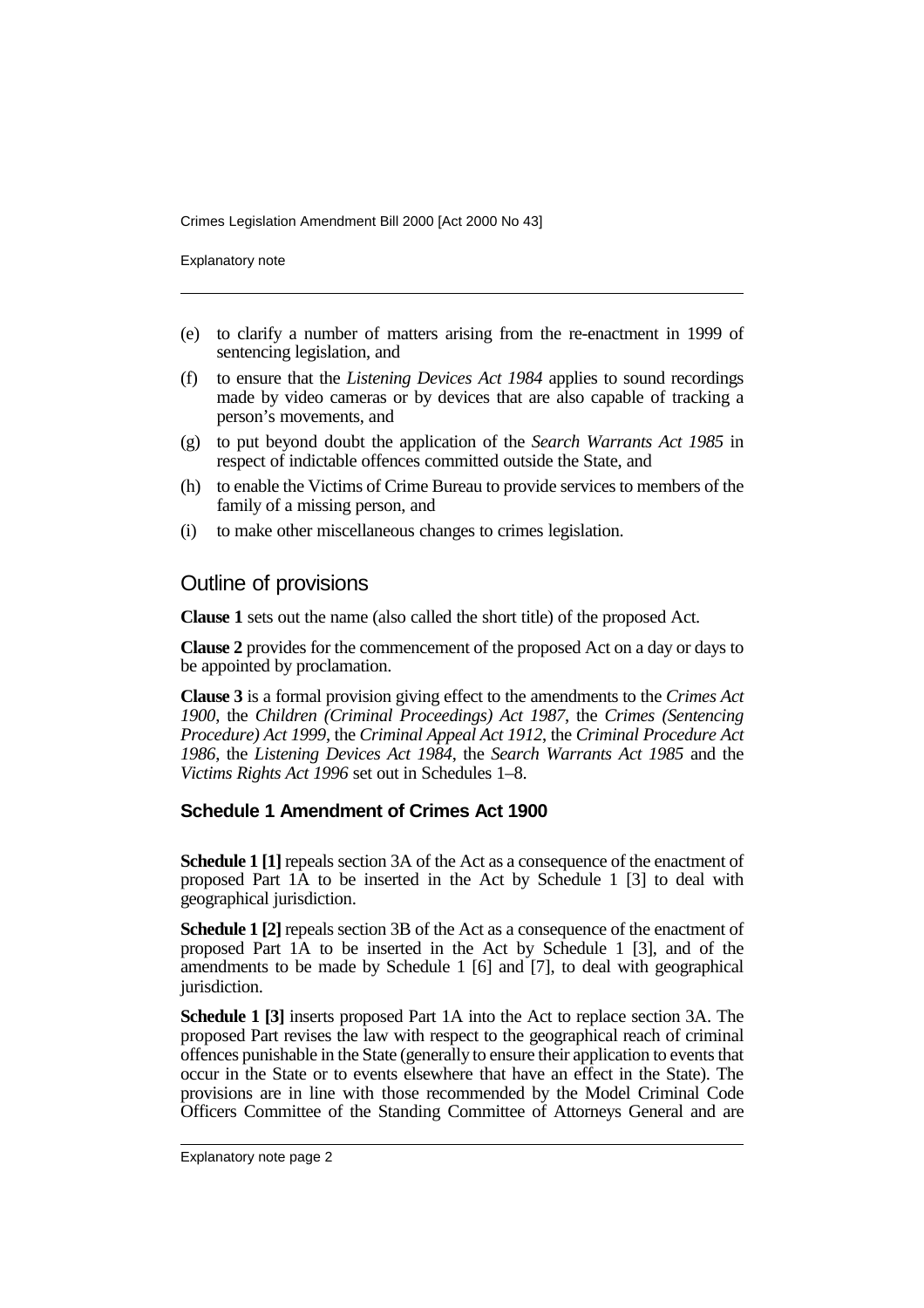Explanatory note

intended to overcome the limitations placed on the operation of the existing provisions in recent cases (such as *Catanzariti's* case (1995) 81 A Crim R 584).

The Part does not affect special provisions made with respect to the geographical reach of criminal offences, such as the following:

Section 45 (2) (Prohibition of female genital mutilation)

Section 66EA (Persistent sexual abuse of a child)

Section 93IG (Offences relating to contamination of goods)

Sections 178BA (3) and 178BB (2) (Misuse of public property by public officials outside the State)

**Schedule 1 [4]** omits section 78F (2) of the Act and is consequent on the amendment to section 118 of the *Criminal Procedure Act 1986* to be effected by proposed Schedule 5. The amendment transfers to that Act the mandatory requirement for incest proceedings to be held in private.

**Schedule 1 [5]** is consequent on proposed Part 1A to be inserted into the Act by Schedule 1 [3].

**Schedule 1 [6]** and **[7]** amend sections 178BA and 178BB of the Act to continue the special rule as to geographical jurisdiction contained in section 3B (which is to be replaced generally by the provisions of proposed Part 1A).

**Schedule 1 [8]** inserts sections 203A–203C into the Act to create separate offences of sabotage (maximum penalty: 25 years imprisonment) and threatened sabotage (maximum penalty: 14 years imprisonment). Sabotage refers to damage to public facilities, with the intent to cause that damage and to cause extensive destruction of property or major economic loss. Public facilities are defined widely, and include government facilities, public infrastructure facilities, public transport facilities and public places.

**Schedule 1 [9]** repeals section 353 of the Act, which provides that any person who is offered to be sold or given property which the person reasonably suspects is stolen (or with respect to which any other offence has been committed) may arrest the person offering the property and bring the person before a court. The section places an obligation on the person to arrest the offender if it is within the person's power to do so. The repeal of the section does not affect the general powers of arrest of police officers and private individuals conferred by the Act.

**Schedule 1 [10]** ensures that the provisions of proposed Part 1A relating to geographical jurisdiction with respect to offences applies to all statutory and common law offences and to all courts in which they are tried.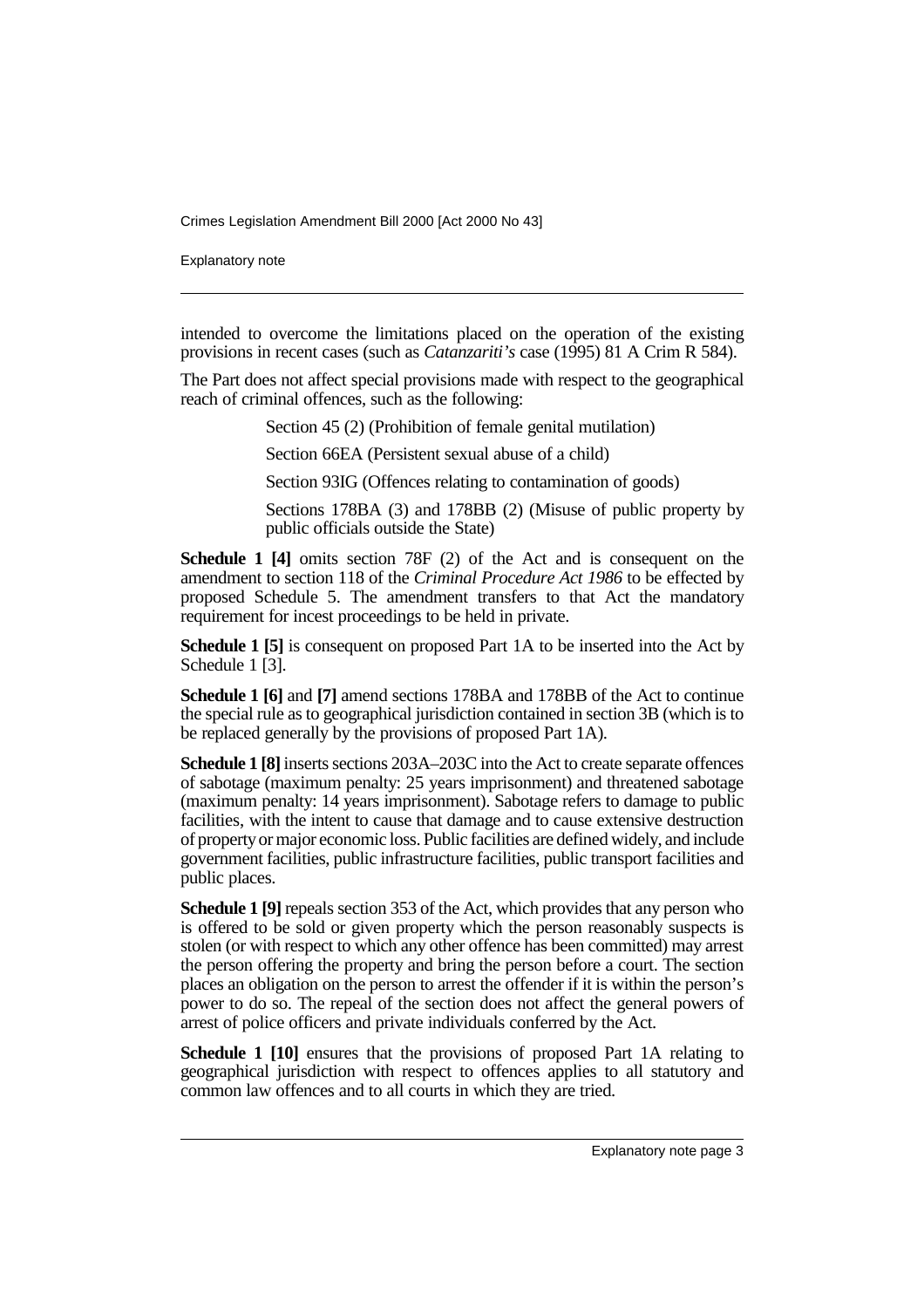Explanatory note

**Schedule 1 [11]** makes a transitional provision so that the amendments relating to geographical jurisdiction have prospective operation only.

#### **Schedule 2 Amendment of Children (Criminal Proceedings) Act 1987**

**Schedule 2 [1]** replaces the expression "serious indictable offence" in the Act with the expression "serious children's indictable offence" to avoid confusion with the expression "serious indictable offence" defined differently in the *Crimes Act 1900* and the *Interpretation Act 1987*.

**Schedule 2 [2]** amends section 33 of the Act to extend the sentencing options of the Children's Court to include the deferral of the imposition of a penalty for the purposes of rehabilitation ("Griffiths bonds") and for other purposes. This sentencing option is similar to that available with respect to adult offenders under section 11 of the *Crimes (Sentencing Procedure) Act 1999*.

**Schedule 2 [3]** and **[4]** amend section 33 of, and insert section 41A into, the Act to extend the sentencing options of the Children's Court to include the suspension of an order for detention in a juvenile detention centre, subject to compliance with a good behaviour bond. This sentencing option is similar to that available with respect to adult offenders under section 12 of the *Crimes (Sentencing Procedure) Act 1999*.

**Schedule 2 [5]** inserts section 50B into the Act to facilitate the use of drug rehabilitation programs for child offenders. The provision is similar to section 31 of the *Drug Court Act 1998* that applies to adult drug offenders undergoing rehabilitation.

**Schedule 2 [6]** and **[7]** make provision of a savings and transitional nature consequent on the amendments made by the Schedule.

#### **Schedule 3 Amendment of Crimes (Sentencing Procedure) Act 1999**

**Schedule 3 [1]** amends section 4 of the Act to clarify the penalty applicable for common law offences and other offences for which a penalty is not specifically provided. Section 4 (2) (b) of the Act at present provides that a penalty of imprisonment for 5 years may be imposed if no penalty for the offence is provided by or under an Act. That provision replaced section 440 of the *Crimes Act 1900*, which applied only to statutory offences (*R v Price* (1885) 6 LR (NSW) 140). In the case of common law offences, a range of penalties would be applicable under the law for offences formerly classified as common law misdemeanours or felonies. Section 4 is being amended to make it clear that the replacement provision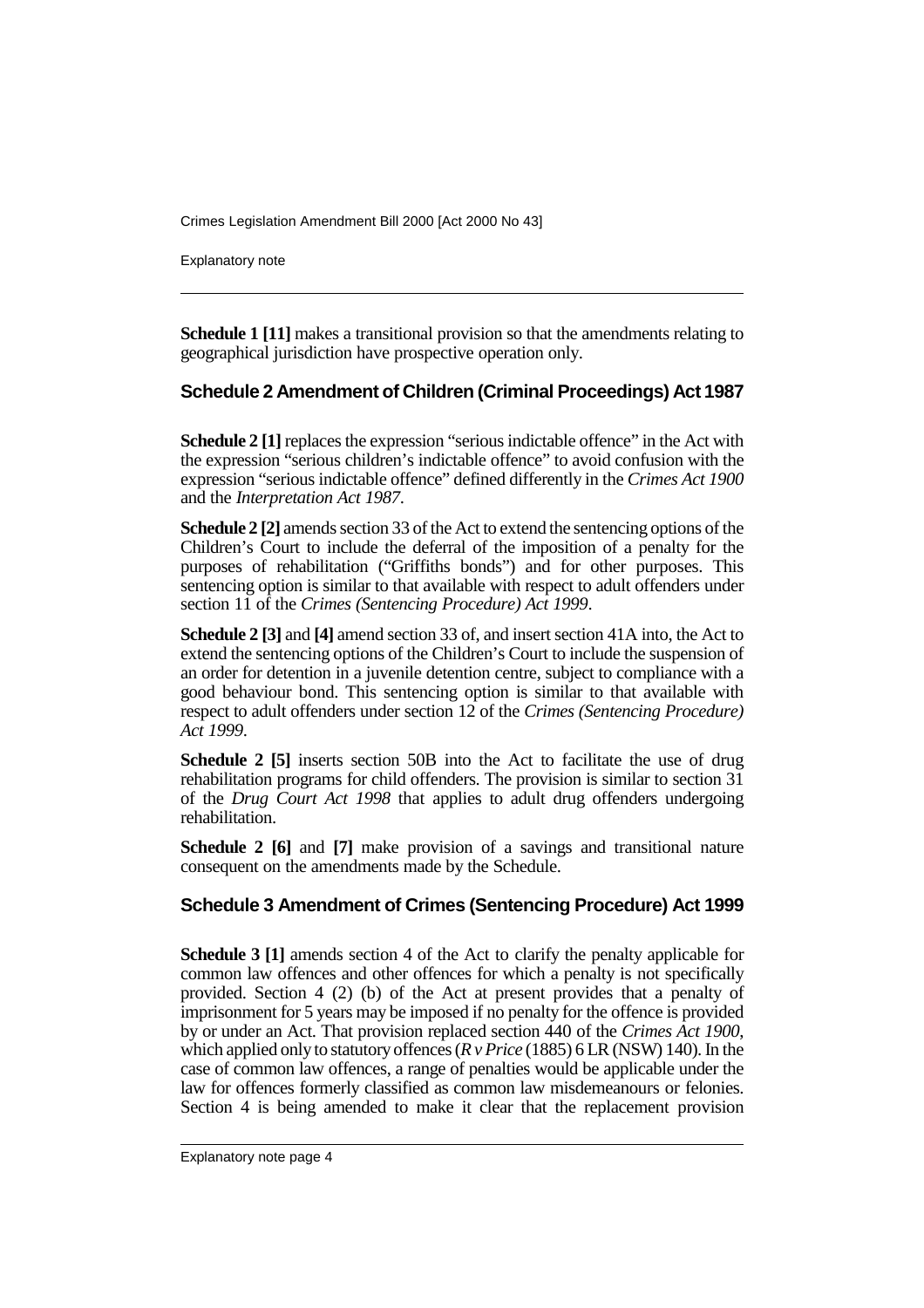Explanatory note

continues to apply only to statutory offences and does not affect the penalty for the remaining common law offences. The amendment does not affect the provisions retained in the *Crimes Act 1900* that ensure that a penalty of 25 years is applicable for common law or other offences formerly punishable by death (section 431) or for common law or other offences (other than murder and certain narcotics offences) formerly punishable by life imprisonment (section 431A).

**Schedule 3 [2]** amends section 10 of the Act, which provides that a good behaviour bond may be imposed under that section when the court finds the offender guilty of the offence but, because of the character of the offender, the trivial nature of the offence and other matters, does not proceed to conviction and the imposition of a penalty (former section 556A of the *Crimes Act 1900*). The section does not limit the period of any good behaviour bond that may be imposed. At present, section 9 authorises the imposition of a good behaviour bond not exceeding 5 years as an alternative to a sentence of imprisonment. Section 12 also authorises the imposition of a good behaviour bond when a sentence of imprisonment is suspended not exceeding the term of the sentence, but not in any case exceeding 2 years. In view of the less serious nature of offences for which a good behaviour bond may be imposed under section 10 (including those for which a fine only may be imposed), the amendment of section 10 limits the maximum term of a good behaviour bond under that section to 2 years.

**Schedule 3 [3]** and **[4]** amend section 11 of the Act to ensure that the sentencing option of deferral of sentencing for the purposes of rehabilitation ("Griffiths bonds") or for other purposes that is available on conviction is also available where the court finds the person guilty of the offence but determines not to proceed to a conviction.

**Schedule 3 [5]** amends section 12 of the Act to ensure that when a court suspends a sentence of imprisonment following a decision not to make a home detention order, any non-parole period previously set ceases to have effect. Section 12 (3) generally provides that when a sentence is suspended the court is not required to set a non-parole period for the sentence, but such a period is to be set under section 99 should a breach of the good behaviour bond during the suspension result in the removal of the suspension of the sentence.

**Schedule 3 [6]** amends section 25 of the Act (which relates to the prohibition on the imposition of penalties on absent offenders) to make it clear that an absent offender to whom the section applies is an offender who is absent from the court at the time of the imposition of the penalty concerned (rather than at any earlier time when the offender was convicted).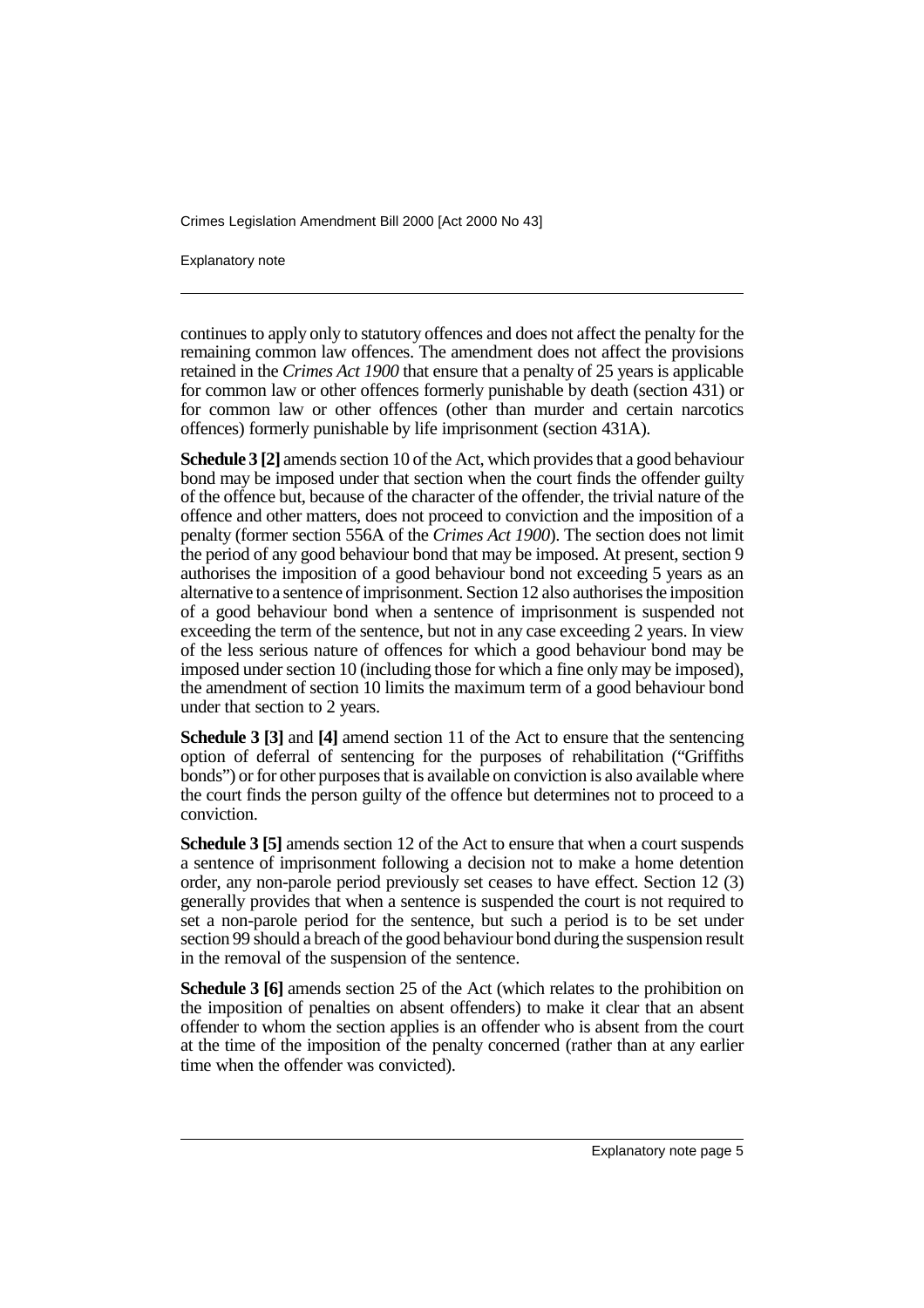Explanatory note

**Schedule 3 [7]** amends section 51 of the Act so as to ensure that the power of a court to impose conditions of parole in relation to supervision are the same as the power of the Parole Board to impose such conditions under the *Crimes (Administration of Sentences) Act 1999*.

# **Schedule 4 Amendment of Criminal Appeal Act 1912**

The amendment clarifies the provisions relating to appeals to the Court of Criminal Appeal involving sentences imposed on persons convicted or found guilty of offences. The amendment ensures that the right of appeal is not affected because of any delay in the sentence caused by the need to obtain assessment reports or otherwise (eg for consideration of home detention orders) or as a result of re-sentencing (eg following the breach of a good behaviour bond).

#### **Schedule 5 Amendment of Criminal Procedure Act 1986**

**Schedule 5 [1]** transfers to section 118 of the Act (which provides for a court to have a discretion to hold proceedings for incest and other sexual offences in camera) a provision that is currently located in section 78F of the *Crimes Act 1900* (which provides that all proceedings for incest must be held in camera). The transfer of the provision will make it clear that proceedings for the offence of incest or attempted incest must be held in private and will enable the court to permit a support person for a victim to give evidence in the proceedings.

**Schedule 5 [2]** enables the proposed indictable offence of threatening sabotage (proposed section 203C of the *Crimes Act 1900*) to be dealt with summarily by a Local Court unless the prosecuting authority or the person charged elects otherwise.

#### **Schedule 6 Amendment of Listening Devices Act 1984**

The amendments ensure that the Act applies to a device that makes a sound recording of a private conversation even though the device also records or transmits visual images (eg a video camera) or also records or transmits its own position (eg a tracking device with an audio component).